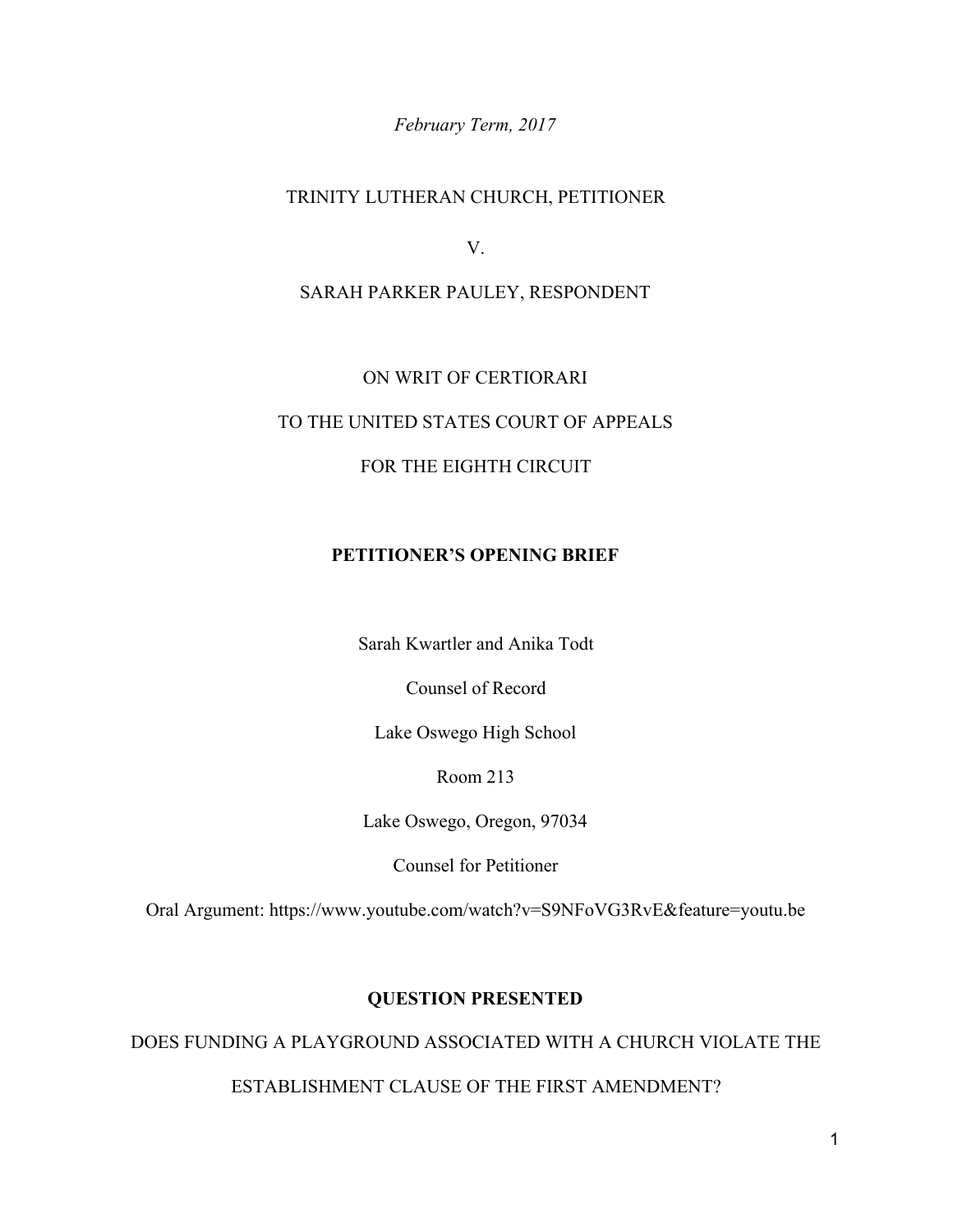# **Table of Contents**

| <b>QUESTION</b>     |
|---------------------|
|                     |
| <b>TABLE OF</b>     |
|                     |
| <b>STATEMENT OF</b> |
|                     |
|                     |
|                     |
| <b>PROPOSED</b>     |
|                     |
|                     |
| 7                   |

# **Table of Cited Authorities**

## *Cases*

| Agostini v. Felton                                          | $\overline{5}$ |
|-------------------------------------------------------------|----------------|
| 521 U.S. 203                                                |                |
| (1997)                                                      |                |
| Church of the Lukumi Babalu Aye, Inc. v. City of Hialeah    | $\overline{4}$ |
| 508 U.S. 520                                                |                |
| (1993)                                                      |                |
| Committee for Public Education & Religious Liberty v. Regan | $\overline{5}$ |
| 444 U.S. 646, 658                                           |                |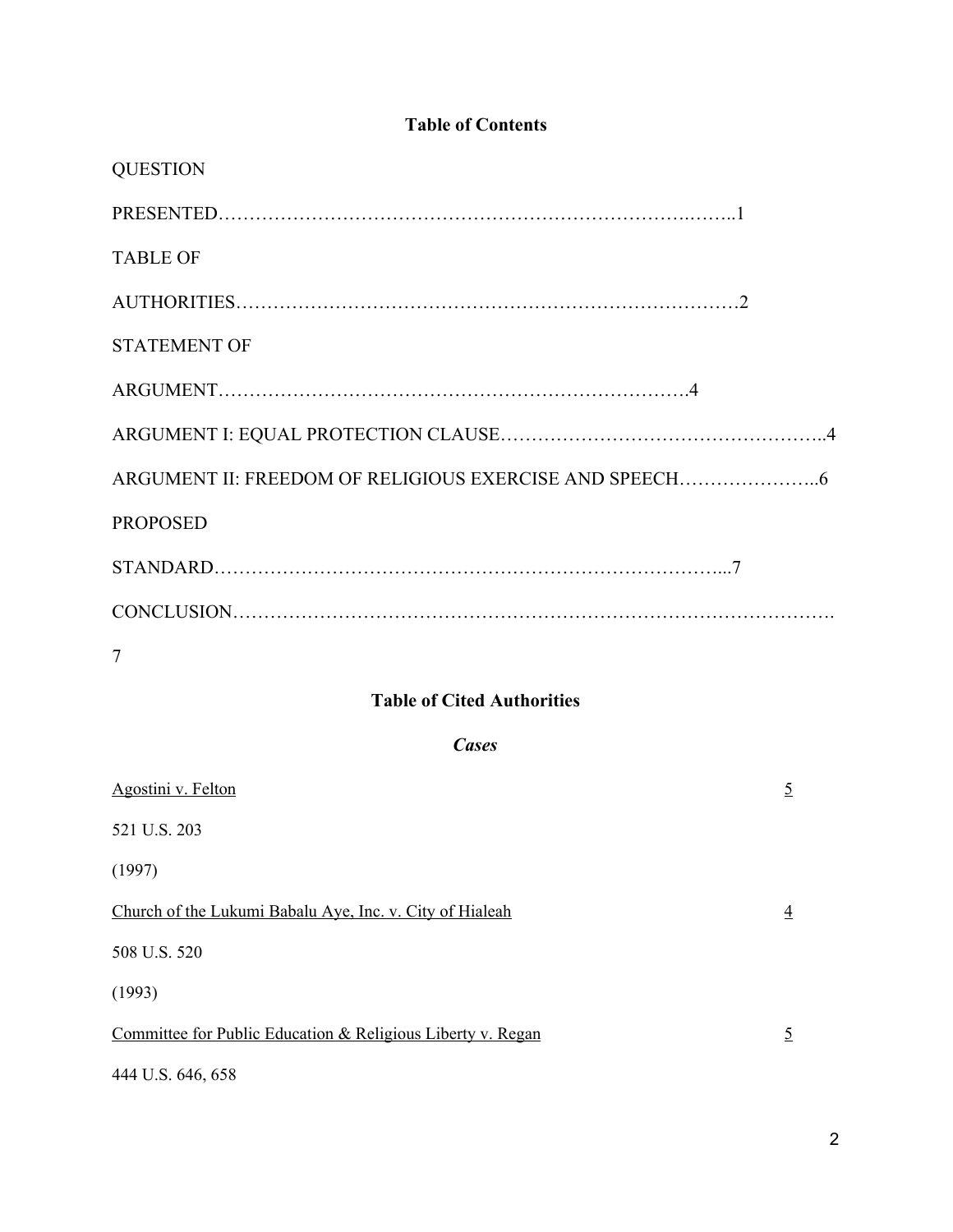(1980)

| <b>Employment Division v. Smith</b> | $\overline{4}$  |
|-------------------------------------|-----------------|
| 494 U.S. 872                        |                 |
| (1990)                              |                 |
| Everson v. Bd. Of Educ.             | $\underline{4}$ |
| 330 U.S. 1, 16                      |                 |
| (1947)                              |                 |
| Hunt v. McNair                      | $\overline{5}$  |
| 413 U.S. 734                        |                 |
| (1973)                              |                 |
| Lemon v. Kurtzman                   | $6 - 7$         |
| 403 U.S. 602                        |                 |
| (1971)                              |                 |
| Locke v. Davey                      | $\overline{5}$  |
| 540 U.S. 712                        |                 |
| (2004)                              |                 |
| McDaniel v. Paty                    | $\overline{5}$  |
| 435 U.S. 618                        |                 |
| (1978)                              |                 |
| Meek v. Pittinger                   | $\overline{5}$  |
| 421 U.S. 349                        |                 |
| (1975)                              |                 |
| Mitchell v. Helms                   | $\overline{5}$  |
| 530 US 793                          |                 |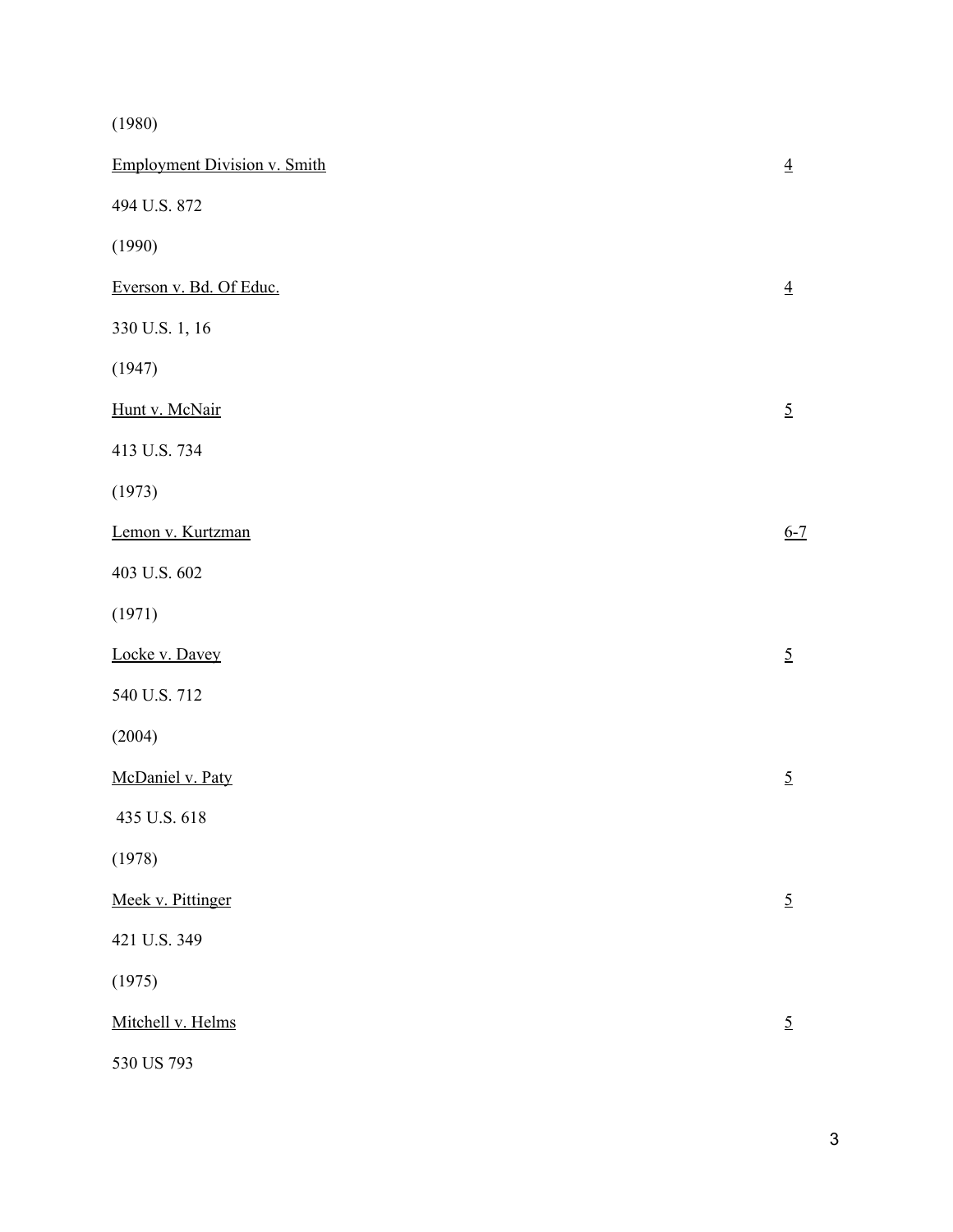(2000)

Zobrest v. Catalina Foothills School District 5

509 U.S. 1, 8

(1993)

### **Other Authorities:**

| First Amendment to the Constitution                      | $4 - 7$ |
|----------------------------------------------------------|---------|
| <u>Jefferson's Letter to the Danbury Baptists (1802)</u> |         |

Letter from George Washington to the leaders of the Presbyterian Church (1789). 6

### **Statement of Argument**

Trinity's playground is a secular structure despite being on church property. Trinity's playground grant would not violate the Establishment Clause because it would be used for a secular purpose, not to promote Lutheranism. Instead, by denying the aid, the state is discriminating against Trinity. Additionally, the state has no compelling interest to deny funding for The Learning Center's playground.

### **Argument**

## ARGUMENT I: EQUAL PROTECTION CLAUSE

The Equal Protection Clause is part of the Fourteenth Amendment, which states that no state shall deny to any person within its jurisdiction "equal protection of the laws". Under the Equal Protection Clause, denying The Learning Center the right to participate in the state Scrap Tire Program effectively means that the state is denying the children that attend this daycare the same safety protections guaranteed to other secular nonprofit organizations. According to Everson v. Bd. Of Educ., 330 U.S. 1, 16 (1947), the First Amendment does not permit states to deny religious schools state funded protections, such as "police and fire protection, connections for sewage disposal, [and] public highway and sidewalks". This case shows that state money can be granted to religious schools to ensure that the students are given the same level of protections granted to students attending public schools. This would include ensuring the safety of The Learning Center playground, and therefore granting state money to the daycare through the Scrap Tire Program should be permitted under the precedent set by Everson.

Although The Learning Center qualified for the Scrap Tire Program grant under the neutral standards set out by the program, they were denied the state funding solely because they were a religious organization. According to Justice Antonin Scalia regarding the First Amendment: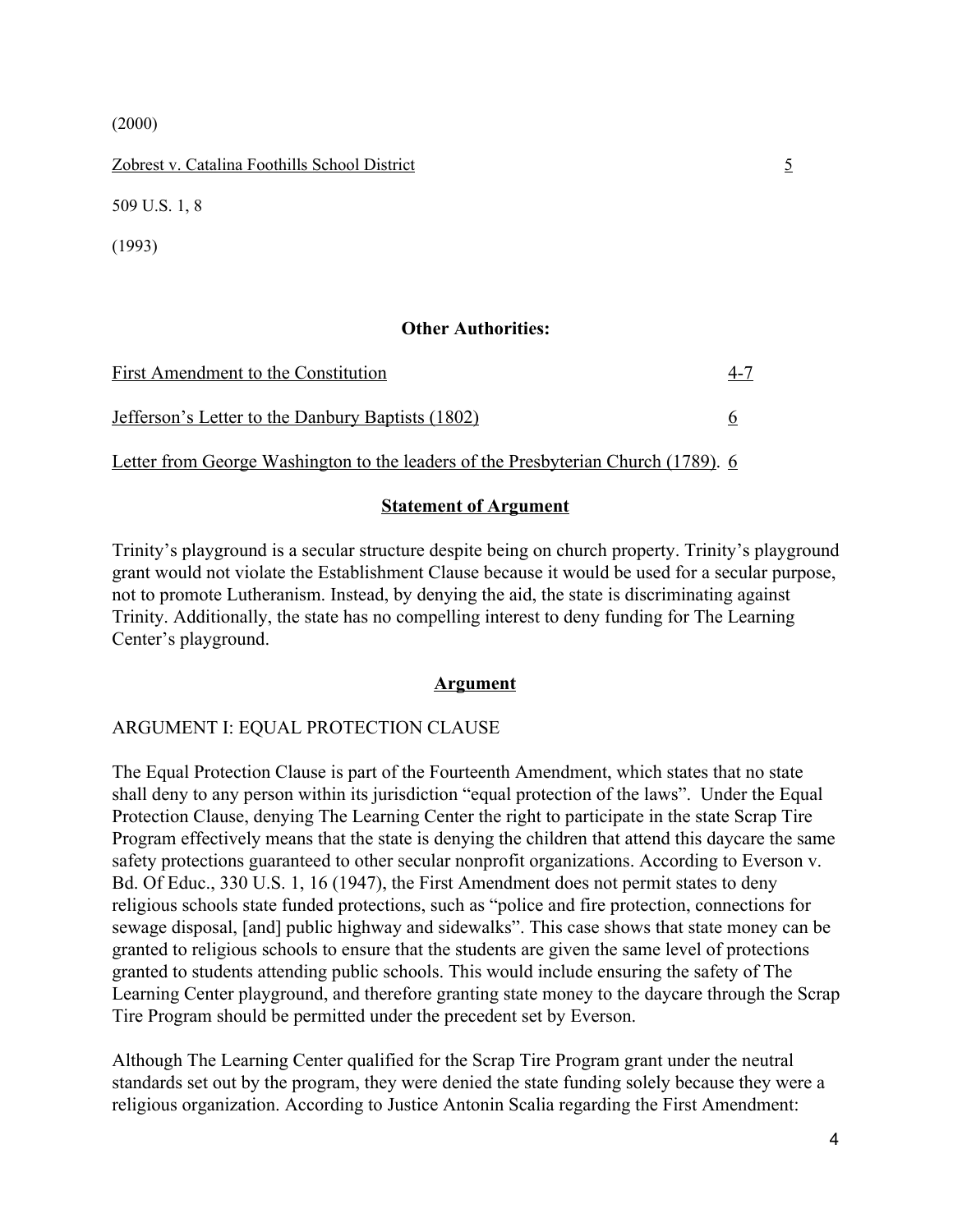When the State makes a public benefit generally available, that benefit becomes part of the baseline against which burdens on religion are measured; and when the State withholds that benefit from some individuals solely on the basis of religion, it violates the Free Exercise Clause no less than if it had imposed a special tax.

Locke v. Davey, 540 U.S. 712 (2004) (Scalia, A., joined by Thomas, dissenting). As safe playing spaces are guaranteed to all public institutions, and The Learning Center was denied access to these same safety precautions simply on the basis of religion, according to Scalia, this violates the Free Exercise Clause of the First Amendment. This is also supported by the rulings in McDaniel v. Paty, 435 U.S. 618 (1978), Employment Division v. Smith, 494 U.S. 872 (1990), and Church of the Lukumi Babalu Aye, Inc. v. City of Hialeah, 508 U.S. 520 (1993), which all assert that the state cannot deny religious organizations the same benefits awarded to all other organizations in the state simply because of the organizations religious nature.

Despite being a religious organization, The Learning Center qualified for the grant program because it met the neutral criteria set out by the Scrap Tire Program. According to the Supreme Court in Agostini v. Felton, "both religious and secular beneficiaries should be included on a nondiscriminatory basis using neutral, secular criteria that neither favor nor disfavor religion" (Agostini v. Felton, 521 U.S. 203 (1997).) Therefore, not only does it violate the Free Exercise Clause of the First Amendment to deny The Learning Center the Scrap Tire grant, but to single out the daycare because it is a religious organization is unconstitutional under the Agostini v. Felton ruling. This is reaffirmed again in Mitchell v. Helms, 530 U.S. 793 (2000).

The opposition may try to argue that by providing funding to The Learning Center, even if for secular purposes, the state is ultimately supporting the church because it frees up money that would otherwise go to the playground, which can be used for the advancement of their religion. However, in Zobrest v. Catalina Foothills School District, 509 U.S. 1, 8 (1993), the court decided that awarding money to religious organizations under a neutral and impartial grant program, even if it provides the church the ability to streamline funds toward non-secular purposes, the state does not violate the Establishment Clause. Therefore, such funding would be constitutional.

While it is true that the Blaine Amendment of the Missouri constitution states that "That no money shall ever be taken from the public treasury, directly or indirectly in aid of any church, sect or denomination of religion", "the State's latitude to discriminate against religion is confined to certain 'historic and substantial state interest[s],' and does not extend to the wholesale exclusion of religious institutions and their students from otherwise neutral and generally available government support." .Colo. Christian Univ. v. Weaver, 534 F.3d 1245, 1255 (10th Cir. 2008) (McConnell, J) (alteration in original) (citation omitted) (quoting Locke, 540 U.S. at 725). Although it was ruled in Locke v. Davey that states can deny state funding to students choosing to study theology, this is only because the state would effectively be funding the training of clergy and other religious leaders—a clear violation of separation of church and state. It is very important to note though that funding a playground has no correlation to the training of religious leaders, and that the playground has a strictly secular purpose.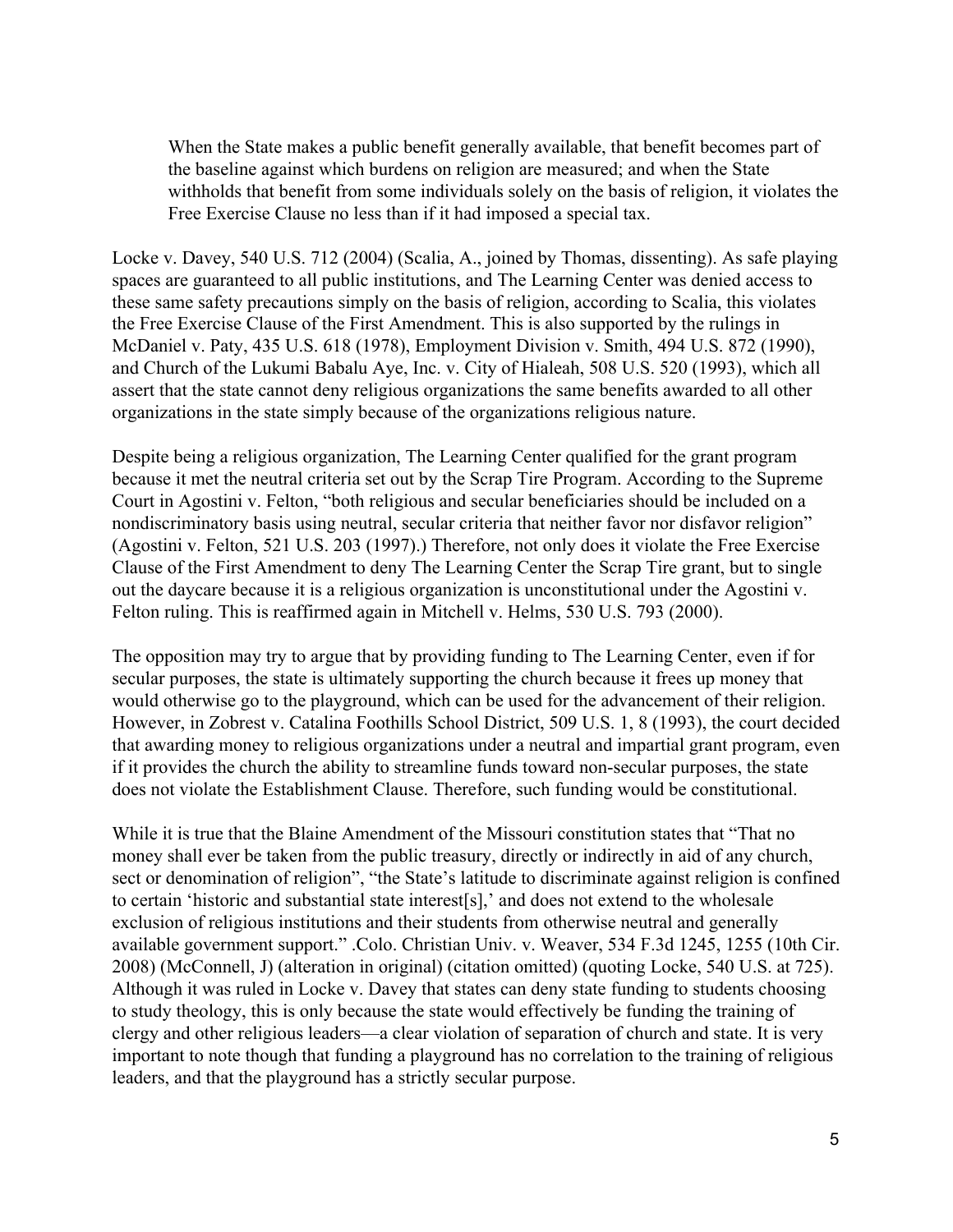In Meek v. Pittinger, 421 U.S. 349 (1975), the Supreme Court ruled that religious organizations are allowed to participate in state grant programs, so long as they are providing "secular and nonideological services unrelated to the primary, religion-oriented function of the sectarian school". As the playground is both secular, and unrelated to any religious function of the school, it is constitutional to grant money to The Learning Center through the Scrap Tire Program grant.

In addition to the secular purpose of the playground, it is also important to note that the daycare is an important community organization. 90% of the students that attend The Learning Center do not attend Trinity Lutheran Church, which goes to show that the daycare serves the community first. In addition, the daycare has open enrollment. Just because the state funds the daycare, does not mean it is funding the church, as the money will go directly to the playground. In addition, even if the argument is that it will allow the church to redirect its resources, the Supreme Court has ruled that it will "not accept the argument that all aid is forbidden because aid to one aspect of an institution frees it to spend its other resources on religious ends." Committee for Public Education & Religious Liberty v. Regan, 444 U.S. 646, 658 (1980) (quoting Hunt v. McNair, 413 U.S. 734, 743 (1973)).

Under strict scrutiny, the state must have a compelling state interest to have withheld the Scrap Tire grant. However, the state of Missouri has not shown a compelling state interest to withhold funds for improving the safety of The Learning Center's playground, as the money would be going to a secular purpose, and the daycare met the neutral criteria prior to being the denied the grant.

## ARGUMENT II: FREEDOM OF RELIGIOUS EXERCISE AND SPEECH

Unlike England, the newly created United States of America was religiously diverse. Considering the many European wars, as well as political and social turmoil born from governments working with the church, the Founding Fathers believed that separation between Church and State was necessary. The United States Constitution does not reference God or Christianity, which concerned the leaders of the Presbyterian Church in Northern New England. George Washington answered their concerns, noting that the "path of true piety is so plain, as to require but little political direction" (Letter from George Washington to the leaders of the Presbyterian Church). Thomas Jefferson viewed the First Amendment's Establishment Clause as effective at "building a wall of separation between Church & State" (Jefferson's Letter to the Danbury Baptists). Nevertheless, this wall was not intended to leave the church and state in contention with each other.

The current standard with regards to government and religion stems from the First Amendment's Establishment Clause, which states "Congress shall make no law respecting an establishment of religion, or prohibiting the free exercise thereof" (First Amendment to the Constitution). Trinity Lutheran Church (Trinity) manages a daycare and preschool named *The Learning Center*. The Learning Center allows anyone to enroll, regardless of whether they are Lutheran. When Trinity applied for a Playground Scrap Tire Surface Material grant from the Missouri Department of Natural Resources (DNR), Trinity disclosed that the school and daycare were part of the church. The respondent denied said application since Article I, § 7 of the Missouri Constitution declares